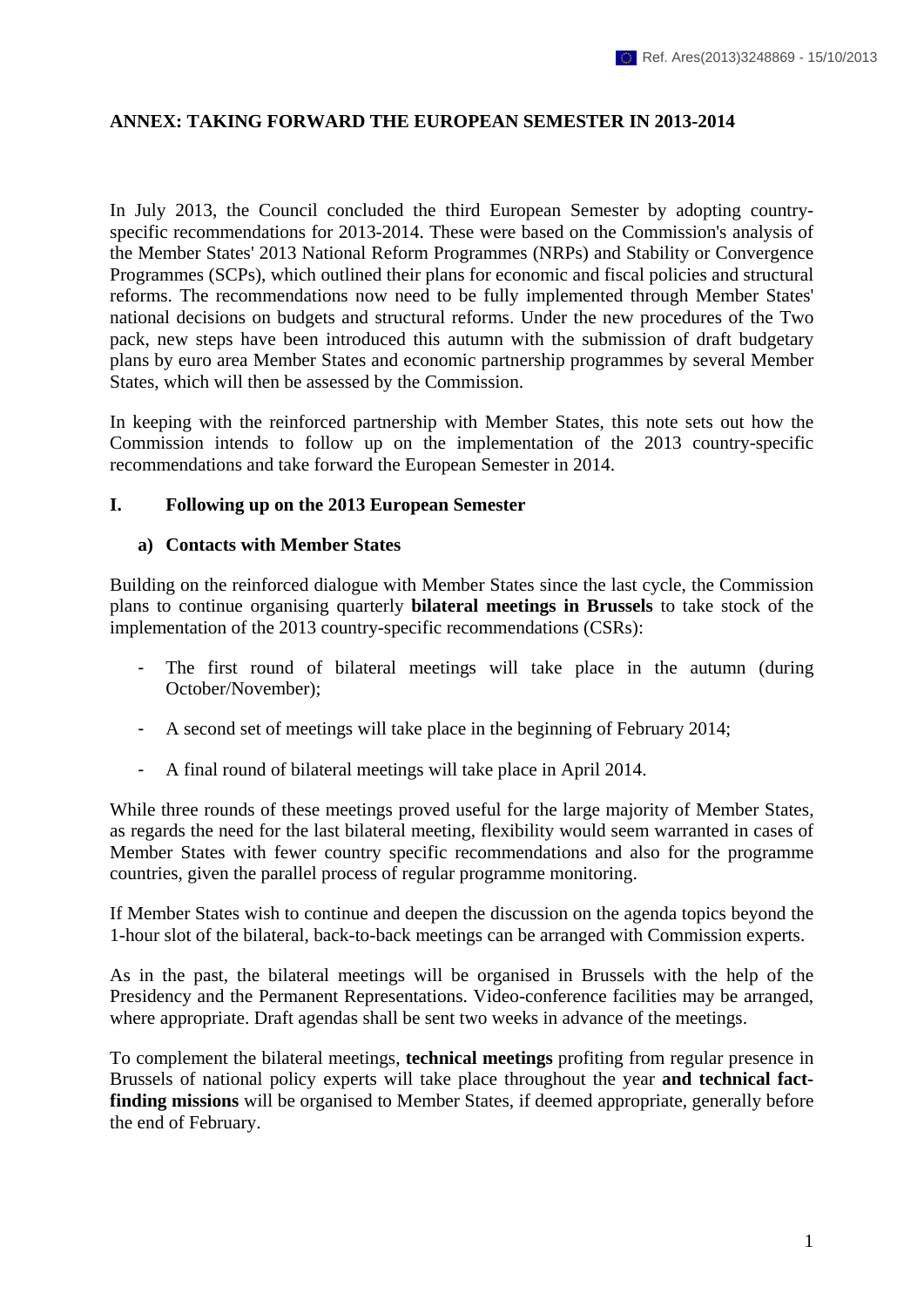# **b) Specific monitoring of excessive macro-imbalances**

In line with the macro-imbalances procedure, the Commission is closely monitoring the implementation of the National Reform Programme commitments and CSRs addressed to countries with excessive imbalances, on a more frequent basis starting from early autumn.

### **c) Implementation of the Two-pack**

The Two-Pack Regulations entered into force on 30 May  $2013<sup>1</sup>$ , introducing new steps for autumn, which go hand in hand with the follow-up of the European Semester recommendations:

- Submission of **draft budgetary plans** by euro area Member States (except for programme counties) by 15 October at latest. The Commission will assess these and present its opinions towards mid-November.
- Submission of **Economic Partnership Programmes** by Member States with new steps introduced to their Excessive Deficit Procedures (i.e. France, Spain, Slovenia, Malta and the Netherlands) in early October. These programmes should outline fiscal structural reforms (e.g. of pension or health systems) taken or planned to ensure a lasting correction of the excessive deficits. The Commission will assess whether the reforms outlines in the partnership programmes are in line with the 2013 CSRs as adopted by the Council and will make proposals for Council opinions towards mid-November.

### **II. 2014 European Semester process**

# **a) Annual Growth Survey 2014**

1

Building on the positive experience of the past two years, the Commission foresees to adopt the Annual Growth Survey 2014 in November. The early presentation of the Annual Growth Survey allows the Member States and the other institutions sufficient time to examine the Annual Growth Survey ahead of the Spring European Council.

#### **b) Alert Mechanism Report / In-depth Reviews**

Like last year, the Alert Mechanism Report will be presented together with the Annual Growth Survey. The practice of presenting the in-depth reviews (IDRs) in March/early April will continue in order to allow Member States to discuss the IDR analyses before the adoption of the country-specific recommendations and give the opportunity for those Member States identified as having imbalances to indicate relevant reform efforts in their National Reform Programmes.

<sup>&</sup>lt;sup>1</sup> The Two Pack Regulations strengthen the coordination and surveillance of budgetary processes for all euro area Member States, and especially for those countries that have excessive deficits, and create enhanced surveillance arrangements for those euro area Member States which are experiencing or are at serious risk of financial instability.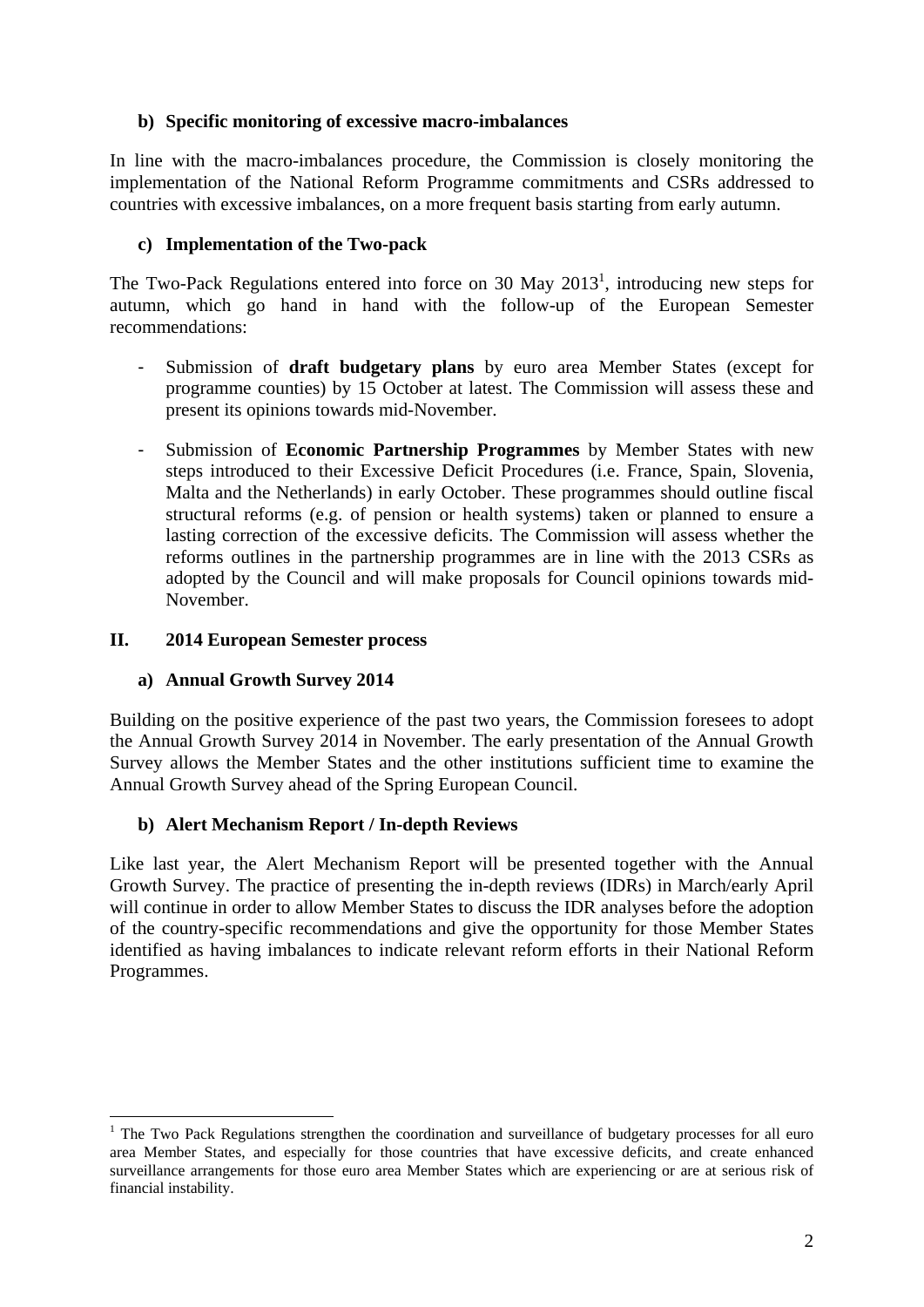# **c) Spring European Council, 20-21 March 2014**

On the basis of the Annual Growth Survey, the Spring European Council will adopt the political orientations which should be taken into account by Member States when finalising their 2014 National Reform Programmes and Stability or Convergence Programmes.

### **d) National Reform Programmes and Stability or Convergence Programmes**

Member States will present their yearly reporting on progress made in implementing the country-specific recommendations and future plans in the National Reform Programmes and Stability or Convergence Programmes. Member States are invited to respect the submission deadline of 15 April.

For 2013, the Commission issued a revised guidance on the content and format of National Reform Programmes (NRPs) to encourage comparability, transparency and to facilitate assessment. The revised NRP Guidance contributed to greater comparability of the NRPs, as most Member States adopted the new NRP structure. However, the objective of obtaining a higher degree of analytical and quantitative information through the annexes has not yet been achieved. The Commission is ready to work with the Member States through the relevant committees in order to help overcome any methodological obstacles and difficulties related to data and models behind the quantitative elements.

In order to further stabilise the NRP format and content and ensure continuity from last year, attached to this note is an updated NRP guidance for 2014. The document largely builds on the 2013 edition, while it further simplifies some sections, building on this year's experience. Member States will be expected to follow the guidance in their 2014 National Reform Programmes.

Like in the past and reflecting the Two pack legislation, countries in an EU/IMF lending programme will not be required to submit a separate National Reform Programme or Stability or Convergence Programmes for 2014. In practice, the regular reporting in the programme context and the provision of the standard fiscal tables satisfy the reporting requirements for National Reform Programmes and Stability or Convergence Programmes. However, programme countries will be expected to provide information to the Commission in a letter by 15 April 2014 on their national Europe 2020 targets and to provide the standard fiscal tables.

Member States with sectoral or precautionary financial assistance programmes will be required to submit National Reform Programmes and Stability or Convergence Programmes.

# *Involvement of stakeholders*

Involvement and close association of parliaments, social partners and representatives of civil society is essential to ensure ownership and facilitate progress on the implementation of policy recommendations, objectives and targets. Low level of involvement of such actors is one factor behind increasing criticism regarding lack of democratic legitimacy of the European Semester. Member States are invited to use the opportunity of the National Reform Programme to encourage such involvement and to report on the process as regards the preparation of the NRP and in the implementation of past guidance and commitments.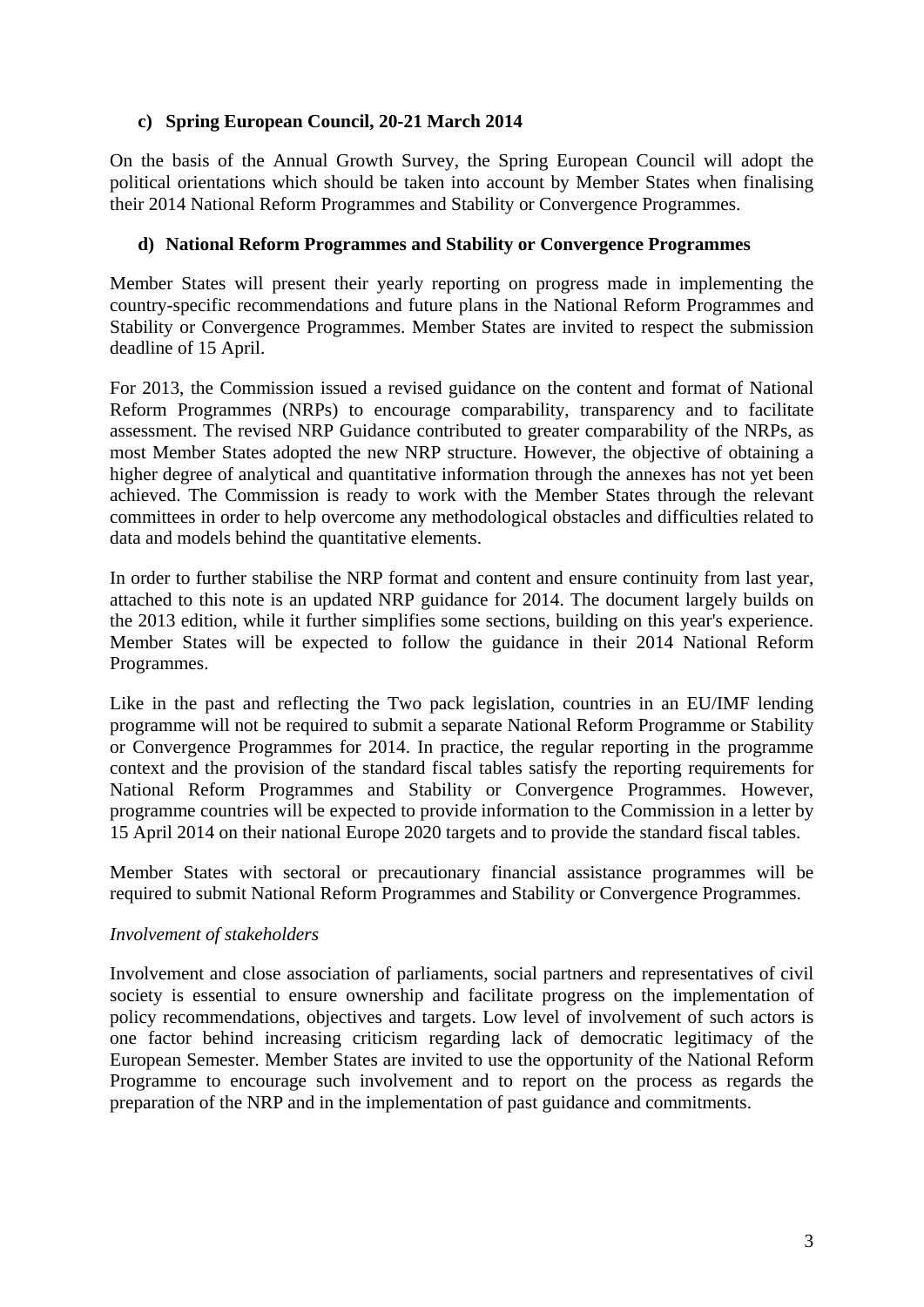# **e) Country-specific recommendations package**

On the basis of its analysis, the Commission will propose country-specific recommendations, after the 21/22 May elections for the European Parliament. These will include recommendations under the Stability and Growth Pact and under the macroeconomic imbalances procedure, and recommendations related to employment policies and structural reforms under Articles 148 and 121 of the Treaty.

The proposals for country-specific recommendations will continue to be supported by analytical staff working documents, also taking into account the in-depth reviews under the macroeconomic imbalances procedure. Updated thematic fiches providing cross-country comparisons in key policy areas will also made available.

### **f) Discussions in Council, including the Committees**

The analytical work carried out throughout the year by the Council configurations and committees (EFC, EPC, EMCO, SPC), examining Member States' practices in important policy areas through peer and thematic reviews, has proved very helpful in preparing the debate on the country specific recommendations. In this context, it would be relevant to further deepen the reviews of the areas that emerged the most in the Council discussions in June.

As regards the discussion of the proposed country-specific recommendations in the Council, the early preparations by the Presidency, the Commission and the committee chairs in establishing procedural rules for all parties before discussions start worked well this year and should be repeated for 2014.

In the Commission's view, there is still scope to reduce duplications of votes between committees and to ensure better coordination. As regards the comply-or-explain principle, the Council may consider drawing up a comprehensive comply or explain note that includes an explanation of all Council amendments to the recommendations no matter whether the Commission agreed to them or not, as this is also a tool for communication to the other Institutions and interested stakeholders.

# **g) European Council**

The European Council shall examine the Commission's proposal for country-specific recommendations, followed by formal adoption by the Council in July 2014.

> \* \* \*